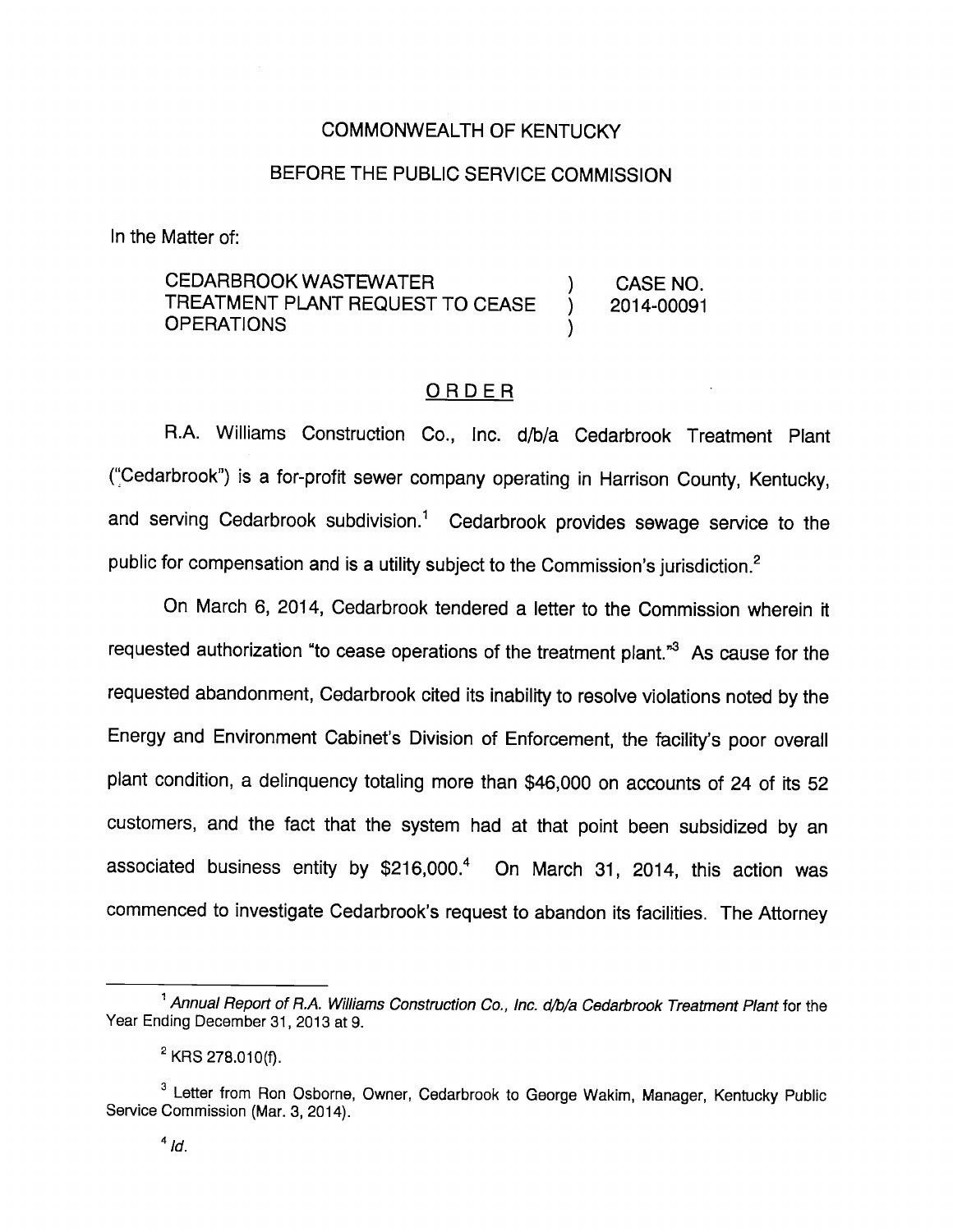General, by and through his Office of Rate Intervention, was granted intervention in this matter on May 2, 2014. There are no other intervenors.

In late 2014, Harrison County formed the Harrison County Sanitation District ("Harrison Sanitation District"). Throughout 2014 and 2015, Commission Staff held meetings with Harrison Sanitation District regarding its intention and ability to take over Cedarbrook. In a January 20, 2015 informal conference, Harrison Sanitation District representatives stated that a grant request would be submitted in April 2015 to the Kentucky Infrastructure Authority ("KIA"), and that two requests for Community Development Block Grants ("CDBG") would also be submitted for the purpose of obtaining funding to take over and replace the Cedarbrook system, along with a second small system in Harrison County.<sup>5</sup> In the course of the informal conference, Ron Osborne, Cedarbrook's owner, indicated that R.A. Williams' fiscal year would end on February 28, 2015, and that he would like to cease operating shortly thereafter. Therefore, in accordance with the request to resolve this matter, on February 4, 2015, the Commission denied Cedarbrook's previously tendered requests to withdraw and hold this matter in abeyance, and issued a procedural schedule to provide for the orderly resolution of this matter.

On February 23, 2015, in a written response to a Commission Staff Request for Information, Cedarbrook formally stated that it intended to close and cease all operations effective February 28, 2015. Subsequently, in the course of a February 24,

<sup>&</sup>lt;sup>5</sup> Intra-Agency Memorandum dated Jan. 20, 2015.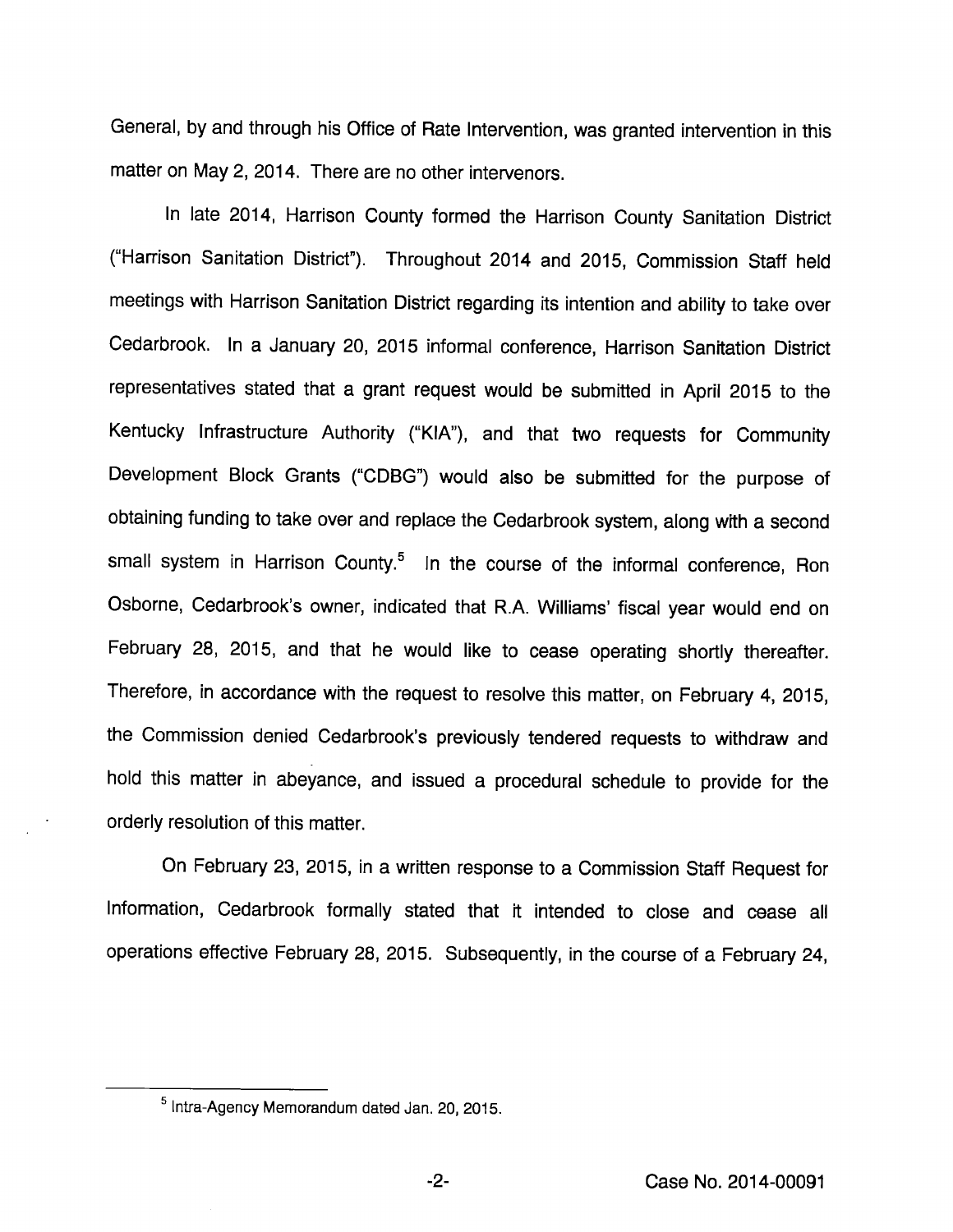2015 informal conference, Mr. Osborne agreed to continue operating through March 2015.®

A public hearing was held in this matter on March 3, 2015. Mr. Osborne testified that Cedarbrook currently has monthly expenses of \$3,400, including \$1,000 per month for its certified operator. He stated that based upon Cedarbrook's current \$62 monthly rate, if all customers paid their bills, the utility would bring in \$3,200/month. However, he noted that of the 52 homes on the system, 27 customers are current on their bills and 18 are more than 90 days delinquent. The total customer arrearage is currently in excess of \$32,000.

Mr. Osborne testified that Cedarbrook is the only asset of R.A. Williams. R.A. Williams is a wholly owned subsidiary of BEX Construction, which is also owned by Mr. Osborne. R.A. Williams acquired and began operating Cedarbrook consequent to its purchase of the remaining undeveloped lots in the Cedarbrook subdivision from Highland Development. Highland Development deeded its interest in the treatment plant property to R.A. Williams. Mr. Osborne asserted that the Cedarbrook subdivision was ultimately to have formed a homeowners association which would have taken over responsibility for the treatment plant. However, he stated that an association was never formed.

Mr. Osborne alleged that BEX Construction has subsidized Cedarbrook's operations throughout the years and is currently owed \$228,000, which he does not expect to ever recover. This amount includes costs such as system repairs and sludge hauling. Mr. Osborne testified that due to the poor original construction of the lines, a significant inflow and infiltration problem exists, such that when it rains, the inflowing

<sup>®</sup>Intra-Agency Memorandum dated Feb. 26, 2015.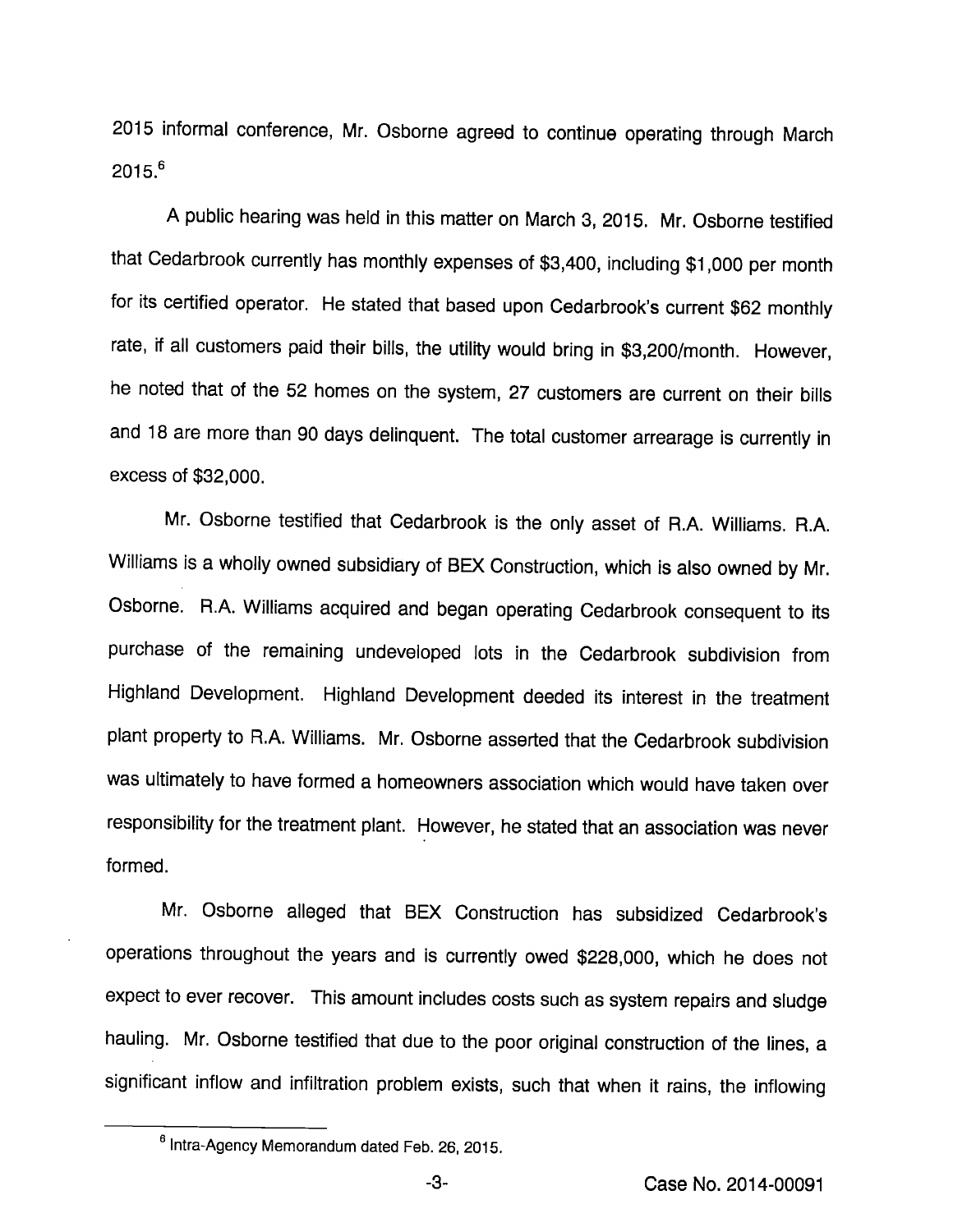water causes the system to far exceed its capacity of 25,000 gallons per day. This results in additional expenses incurred to clean the untreated sewage from the nearby creek. To replace the lines would cost more than \$300,000, which does not include replacement of the treatment plant itself.

Exacerbating difficulties in collecting customer payments, the Harrison County Water Association, which serves all Cedarbrook customers, stopped shutting off residents' water service for nonpayment of sewer service several years ago, Mr. Osborne stated. When questioned why Cedarbrook had not physically severed any customer sewer lines, Mr. Osborne stated that the utility could not afford the estimated \$1,500 cost to dig up and cap the sewer line. However, enforcement letters are routinely sent and liens have been placed on homes, to minimal effect. Since the commencement of this case, several customers have attempted to bring their accounts current and have negotiated settlements with Cedarbrook.

Mr. Osbome stated that R.A. Williams is currently winding down operations, but that the process need not be completed in a defined period of time. Mr. Osborne expressed a willingness to shut down the system in an orderly fashion, but stated that if the Commission denies his request to abandon the utility, R.A Williams will immediately file for bankruptcy. Cedarbrook's only outstanding debt is owed to BEX Construction.

In an effort to address the above issue regarding shutoffs, Danny Northcutt, Harrison County Water Association's general manager, was called to testify at the hearing. Mr. Northcutt stated that the water association does not provide water shut off service for non-payment of sewer service to Cedarbrook because the water association

Case No. 2014-00091

-4-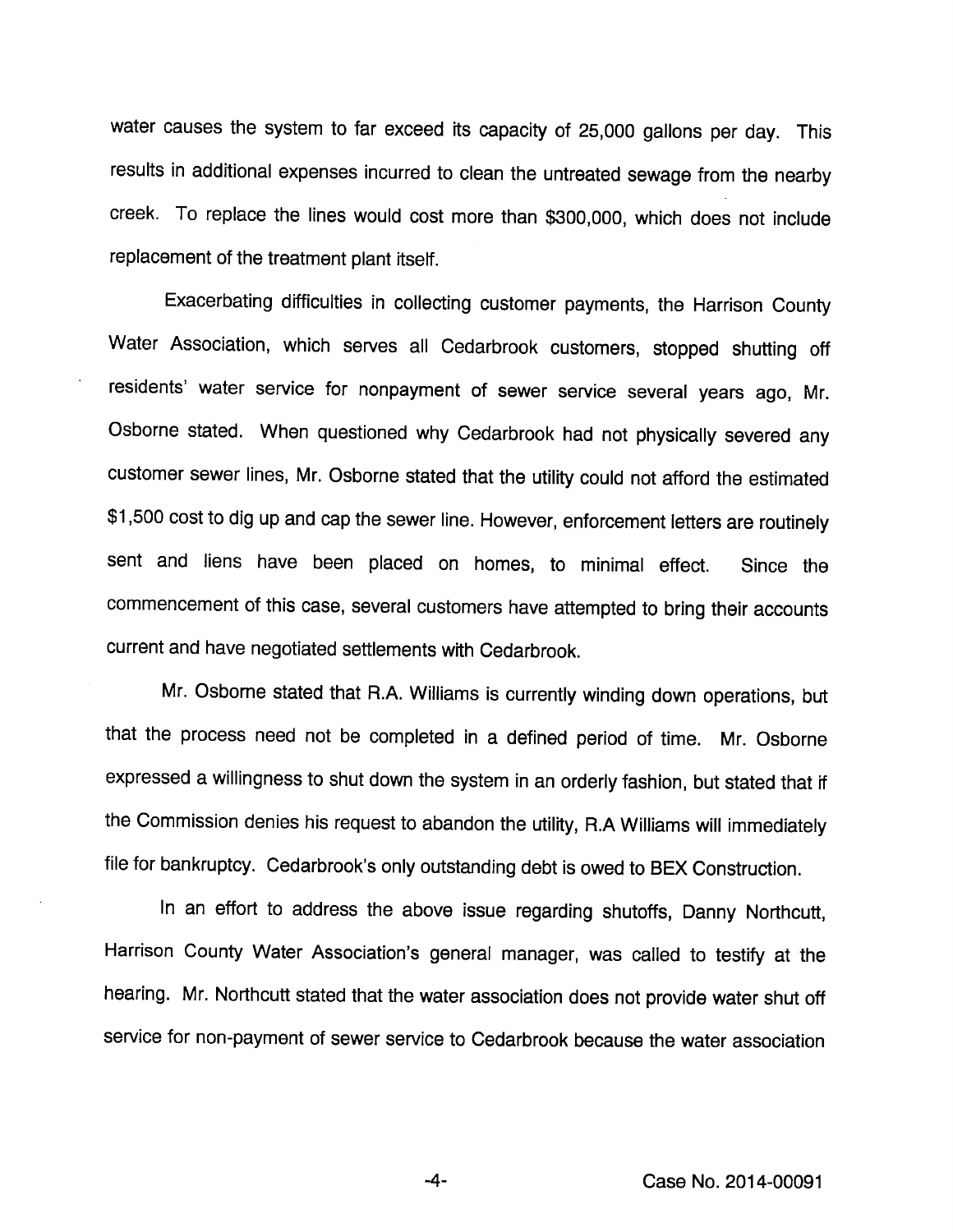is prohibited from doing so by Commission regulations; however, he agreed that if the Commission granted a deviation to allow the practice, the association would provide such service. The Commission has previously granted a water association a deviation to provide water shut off service for non-payment of sewer service to a private sewer utility.<sup>7</sup> Pursuant to KRS 220.510, Harrison County Water Association is required to provide water shut off service for non-payment of sewer service to sanitation districts.

Mr. Northcutt stated that due to the potential cost involved, Harrison County Water Association is not currently willing to provide billing services to Cedarbrook or the Harrison Sanitation District in the event of a transfer, but that the association's board members would consider providing the service for an acceptable fee.

Finally, Scott McCaulley, chairman of the Harrison Sanitation District, was called to testify. Mr. McCaulley testified that the Harrison Sanitation District was formed for the purpose of addressing sanitation issues throughout unincorporated areas in Harrison County. He stated that it was not formed for the purpose of taking over Cedarbrook. Mr. McCaulley stated that a \$1 million to \$1.1 million funding request will be submitted to KIA within the next 90 days, as well as a request for matching CDBG funds. However, he stated that the KIA funding is to serve North Harrison Elementary School and is not intended to assist Cedarbrook. He admitted that the CDBG funds may be used for Cedarbrook. Mr. McCaulley stated that the sanitation district is currently supporting a bill in the Kentucky legislature aimed at increasing the repayment period of KIA loans from 20 to 30 years, making the loan payments more feasible. He testified that the district may consider taking over Cedarbrook in the third quarter of 2015, after

 $^7$  Case No. 2011-00417, Application of Bronston Water Association, Inc. for Approval of Agreement and Deviation from 807 KAR 5:006, Section 14 (Ky. PSC July 17, 2012).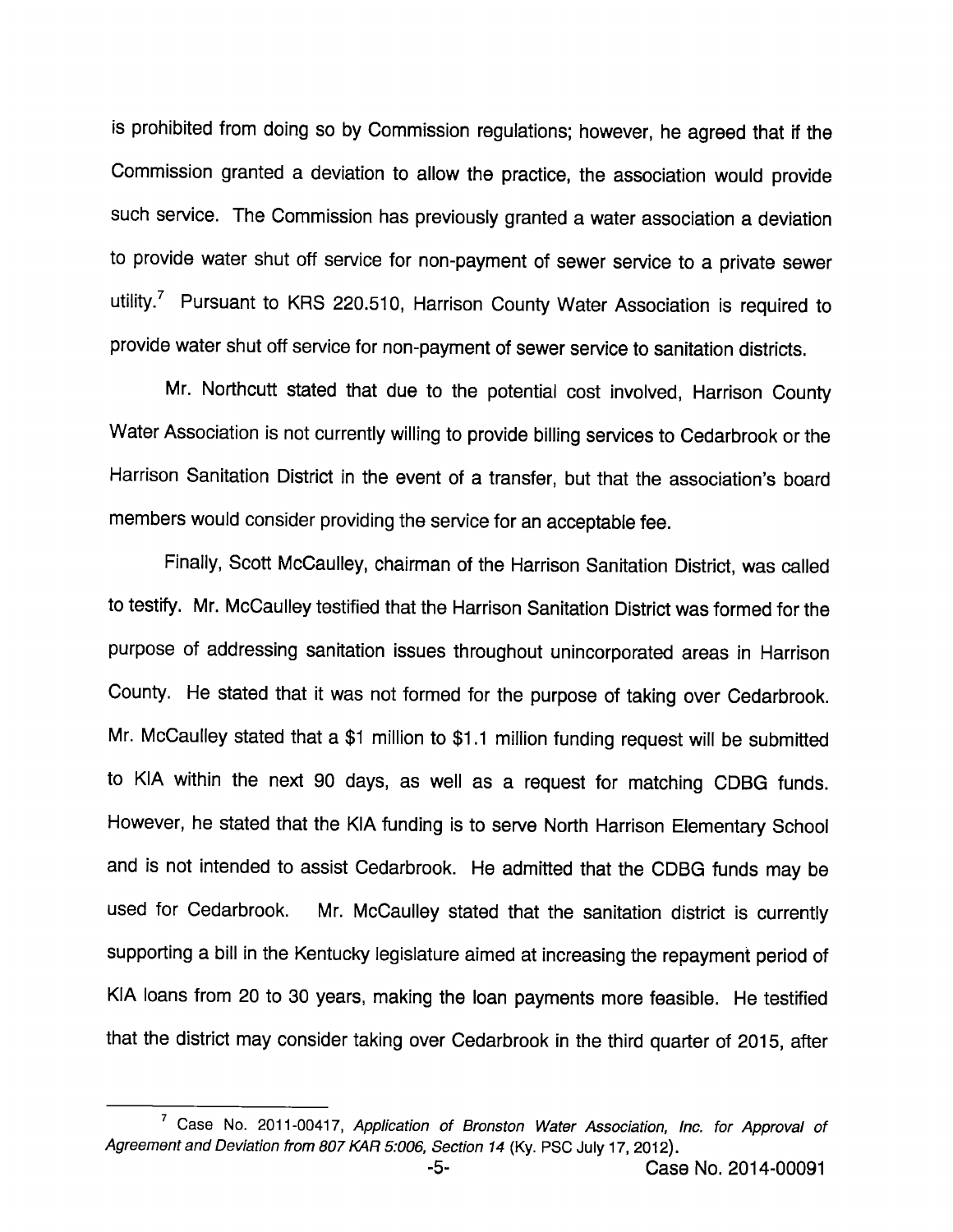receipt of the grant funds. Until it receives such funds, he stated, Harrison Sanitation

District is entirely unwilling to take over Cedarbrook. He further stated that the

sanitation district will not act as a receiver for Cedarbrook under any circumstance, even

if a rate increase were to be granted.

KRS 278.021 provides for the abandonment of utilities. It provides in part:

(1) If the commission, after notice and hearing, enters an order in which it finds that a utility is abandoned, the commission may bring an action in the Franklin Circuit Court for an order attaching the assets of the utility and placing those assets under the sole control and responsibility of a receiver.

(2) For purposes of this section, a utility shall be considered abandoned if it:

(a) Disclaims, renounces, relinquishes, or surrenders all property interests or all rights to utility property, real or personal, necessary to provide service;

(b) Notifies the commission of its intent to abandon the operation of the facilities used to provide service;

(c) Fails to comply with an order of the commission in which the commission determined that the utility is not rendering adequate service, specified the actions necessary for the utility to render adequate service, and fixed a reasonable time for the utility to perform such actions, and the failure of the utility to comply with the order presents a serious and imminent threat to the health or safety of a significant portion of its customers; or

(d) Fails to meet its financial obligations to its suppliers and is unable or unwilling to take necessary actions to correct the failure after receiving reasonable notice from the commission, and the failure poses an imminent threat to the continued availability of gas, water, electric, or sewer utility service to its customers.

Further, KRS 278.020(5) states:

(5) No person shall acquire or transfer ownership of, or control, or the right to control, any utility under the jurisdiction of the commission by sale of assets, transfer of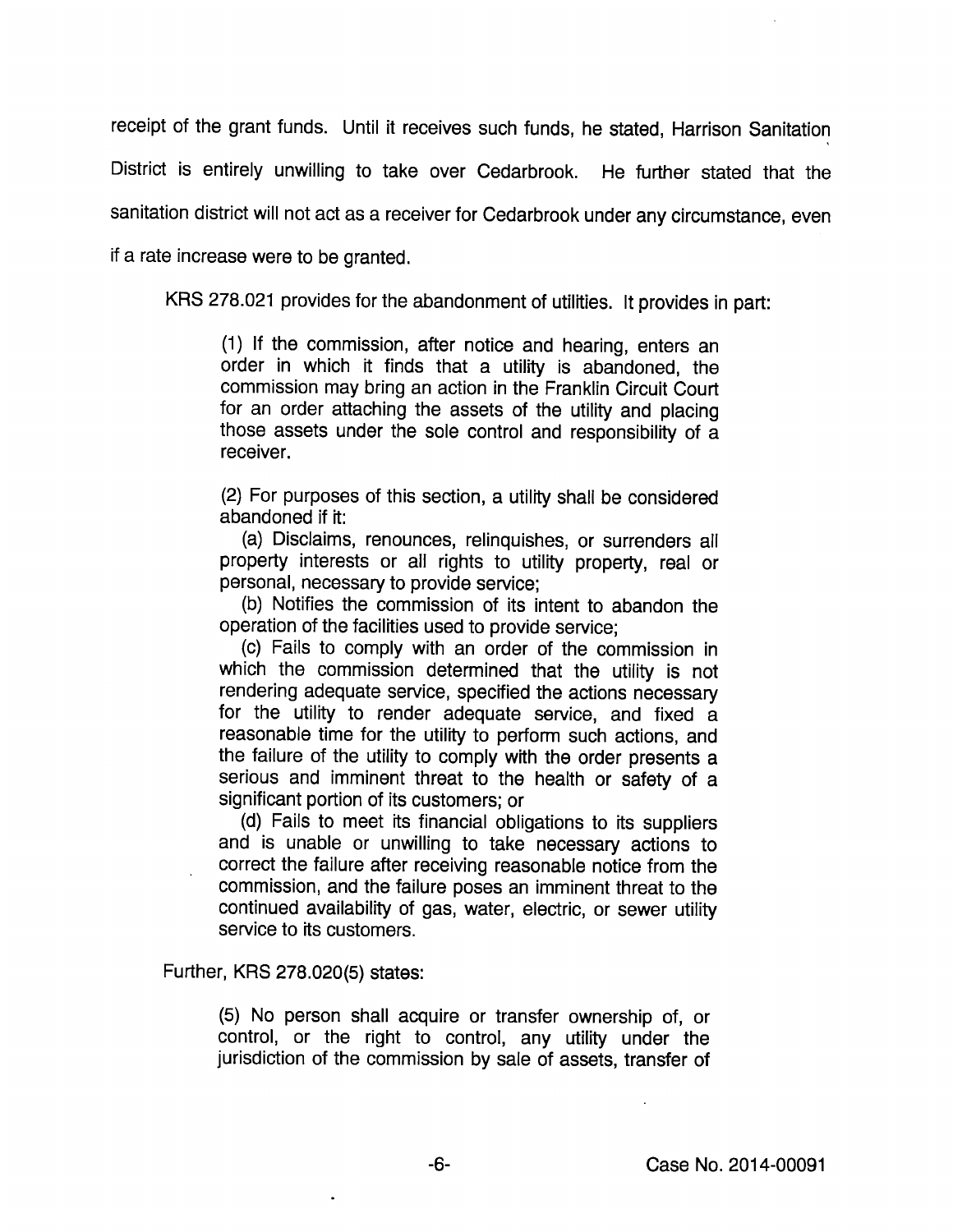stock, or otherwise, or abandon the same, without prior approval by the commission. The commission shall grant its approval if the person acquiring the utility has the financial, technical, and managerial abilities to provide reasonable service.

KRS 278.020(5) provides that Commission approval is required prior to abandoning a utility. KRS 278.021 permits the Commission to find that a utility is abandoned, and provides that a utility may notify "the commission of its intent to abandon the operation of the facilities used to provide service."

Cedarbrook has explored all available options for transferring the utility. Due to the size and location of the for-profit system, coupled with the rate of customer delinquencies, it is not financially viable for Cedarbrook to continue operating. Cedarbrook last sought and received a rate increase in 2008.<sup>8</sup> Its current rate is among the highest sewage rates in the Commonwealth. Due to the already low rate at which customers pay their bills, a further rate increase would be unlikely to alleviate the revenue shortage experienced by Cedarbrook.

The Commission notes that no customer has requested a rate increase to maintain Cedarbrook's viability, the subdivision has not come forward to form a homeowners' association to take over operation of the treatment plant, and no individual customer has come forth to take over or maintain the system. The Commission therefore finds that Cedarbrook is no longer able to provide sewage service to the public.

The only remaining viable option to maintain service and avert the loss of service for the residents of the 52 homes in the Cedarbrook subdivision is the proposed transfer

<sup>&</sup>lt;sup>8</sup> Case No. 2008-00040, Application of the Cedarbrook Treatment Plant for an Adjustment in Rates Pursuant to the Alternative Rate Filing Procedure for Small Utilities (Ky. PSC July 29, 2008).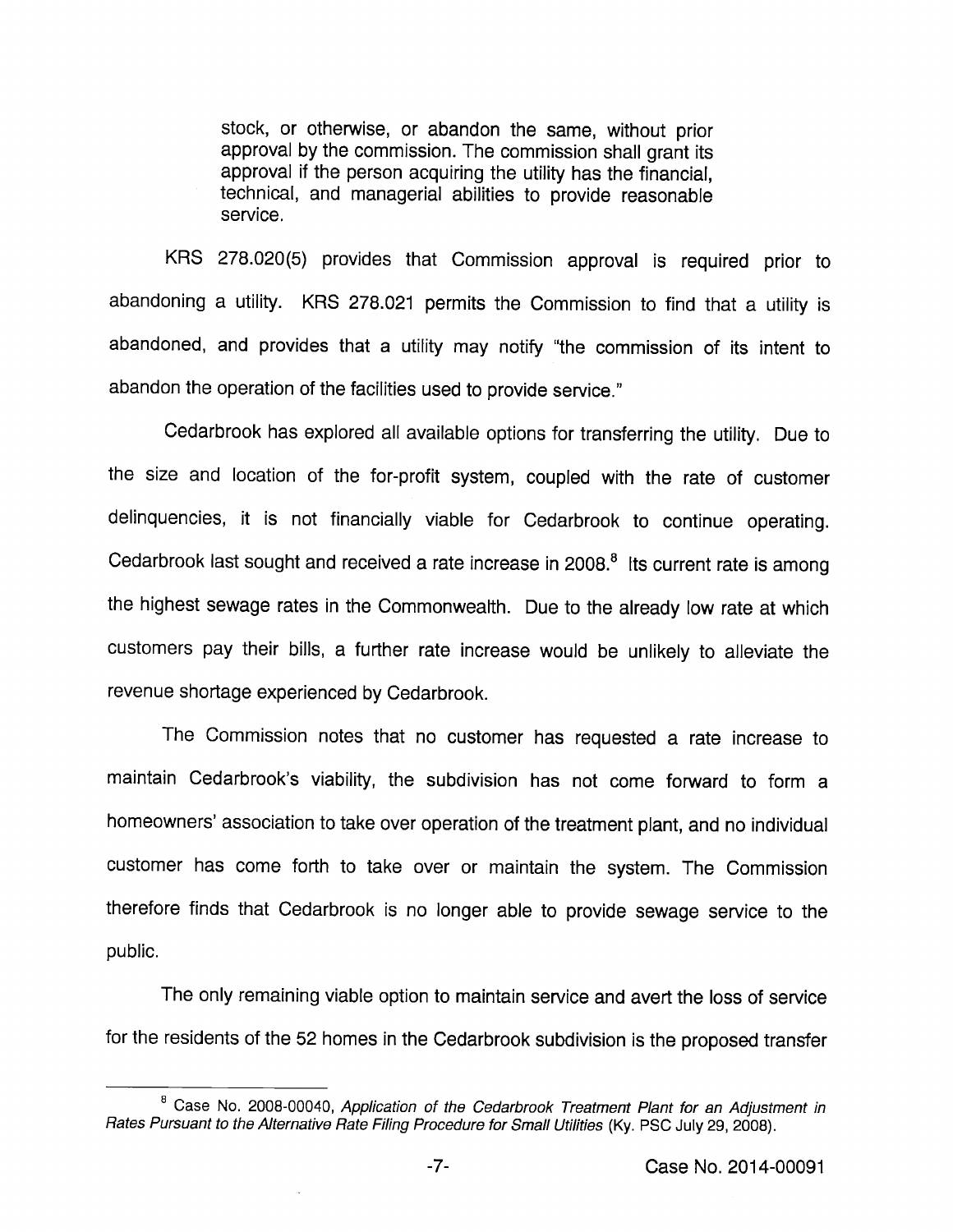to the Harrison Sanitation District. While Mr. McCaulley was unwilling to admit that the sanitation district was formed for the express purpose of solving the Cedarbrook issue, the sanitation district was formed shortly following Cedarbrook's request to abandon was tendered to the Commission. On multiple occasions, Harrison Sanitation District representatives indicated to Commission Staff that Harrison Sanitation District was requesting funding with the primary goal of replacing the Cedarbrook system and that it would likely be in a position to support an application to transfer the utility to the sanitation district in the fall of 2015.<sup>9</sup> The Commission finds that, while Cedarbrook does not currently have the financial ability to continue operating as a stand-alone, forprofit sewer utility, the system continues to adequately function on a daily basis, except during rain events.

Accordingly, the Commission finds that Cedarbrook's request to abandon its facilities should be granted. However, the Commission further finds that to provide an opportunity for the Harrison Sanitation District to enter into an agreement to operate the system on a temporary basis to ensure the continuity of service for the Cedarbrook residents, R.A. Williams should continue operating the system until April 30, 2015. The loss of utility service is regrettable under any circumstance, and such loss of service is further exacerbated in this situation by the potential for the 52 homes in the Cedarbrook subdivision to be declared no longer habitable. The Commission therefore hopes that Cedarbrook and the Harrison Sanitation District can come to an acceptable agreement to provide for the continued operation of the sewage facility pending the sanitation

<sup>&</sup>lt;sup>9</sup> See, e.g., Intra-Agency Memorandum dated Jan. 20, 2015.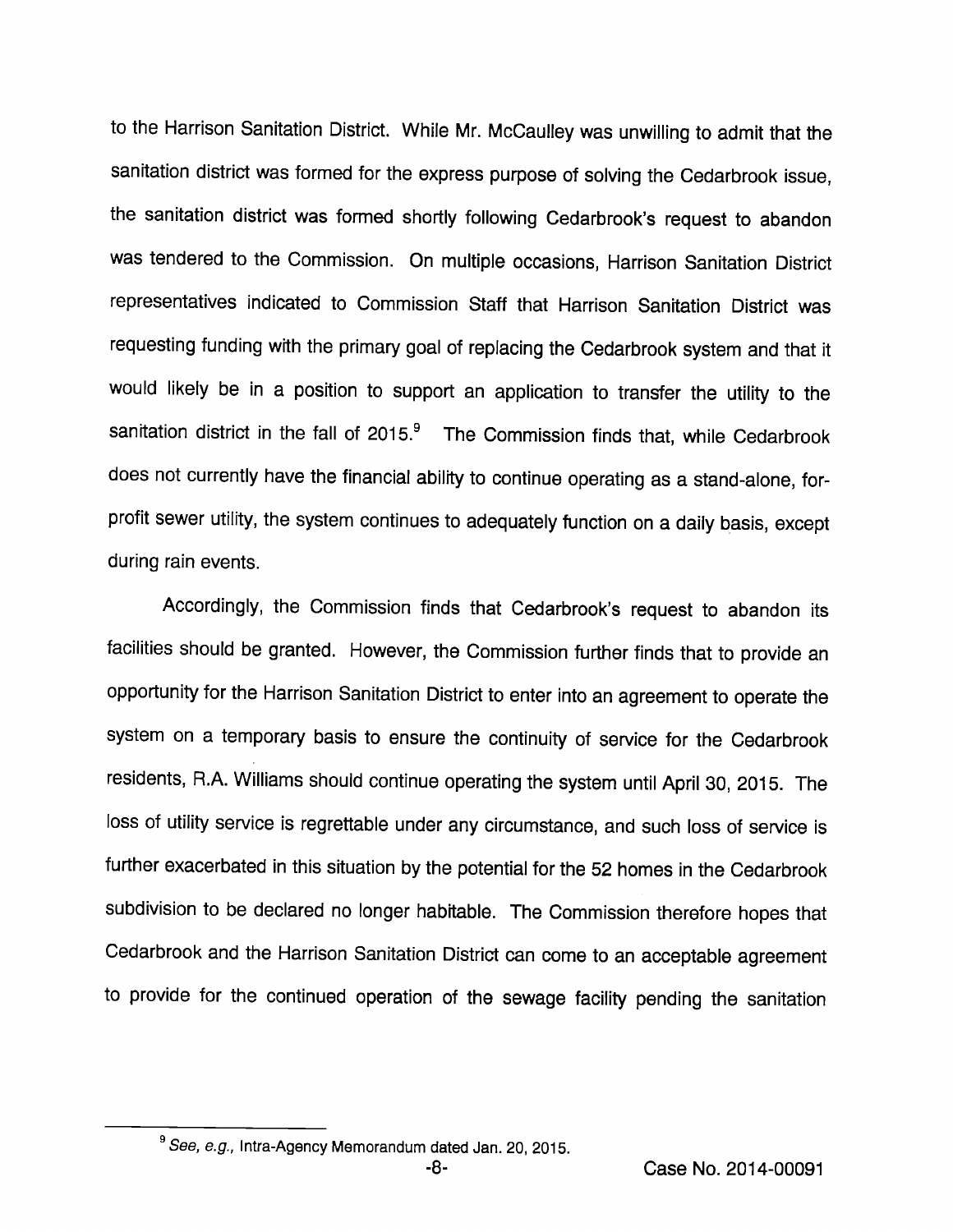district's receipt of grant funding and upon receipt of that funding to formally request a transfer of the Cedarbrook system to Harrison Sanitation District.

Should the parties be unable to reach an agreement, Cedarbrook should shut down its operation in a safe and orderly fashion. It should ensure that electric service is discontinued, chemicals disposed of properly, and all facilities safely secured. Finally, Cedarbrook should submit separate financial and statistical and gross operating revenues reports for the calendar year ending December 31, 2014, and for the period of January 1, 2015, through the final date of the utility's operation.

IT IS THEREFORE ORDERED that:

1. Cedarbrook shall continue operating until April 30, 2015.

2. The request of Cedarbrook to abandon its facilities is granted, to be effective April 30, 2015.

3. No later than April 15, 2015, Cedarbrook shall provide a status update detailing any agreement entered into with the Harrison Sanitation District regarding an operational agreement or transfer of the Cedarbrook system.

4. If an agreement with the Harrison Sanitation District is not reached by April 15, 2015, the Commission will bring an action in the Franklin Circuit Court and will request the appointment of the Harrison Sanitation District to act as receiver over the Cedarbrook assets.

5. No later than March 31, 2015, Cedarbrook shall submit its Gross Report and an Annual Report for the calendar year ending December 31, 2014.

Case No. 2014-00091

 $-9-$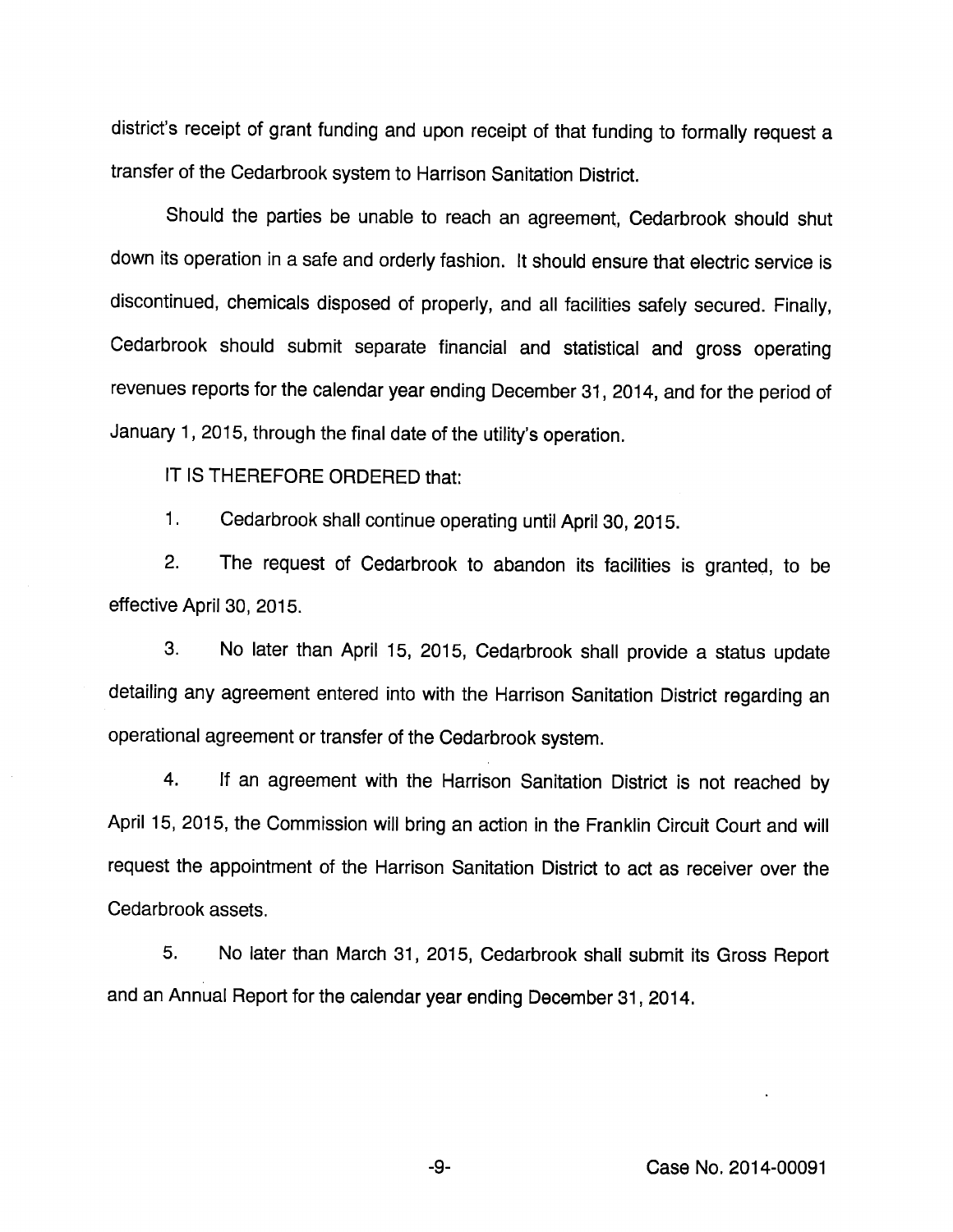6. No later than June 1, 2015, Cedarbrook shall submit its Gross Report and an Annual Report for the period spanning January 1, 2015, through the date of abandonment.

7. A copy of this Order shall be served on the Kentucky Division of Water, Wedco District Health Department, the Harrison County Judge/Executive and Harrison Sanitation District.

> By the Commission ENTERED MAR 13 2015 KENTUCKY PUBLIC **SERVICE COMMISSION**

**ATTE'S** Executive Director

Case No. 2014-00091